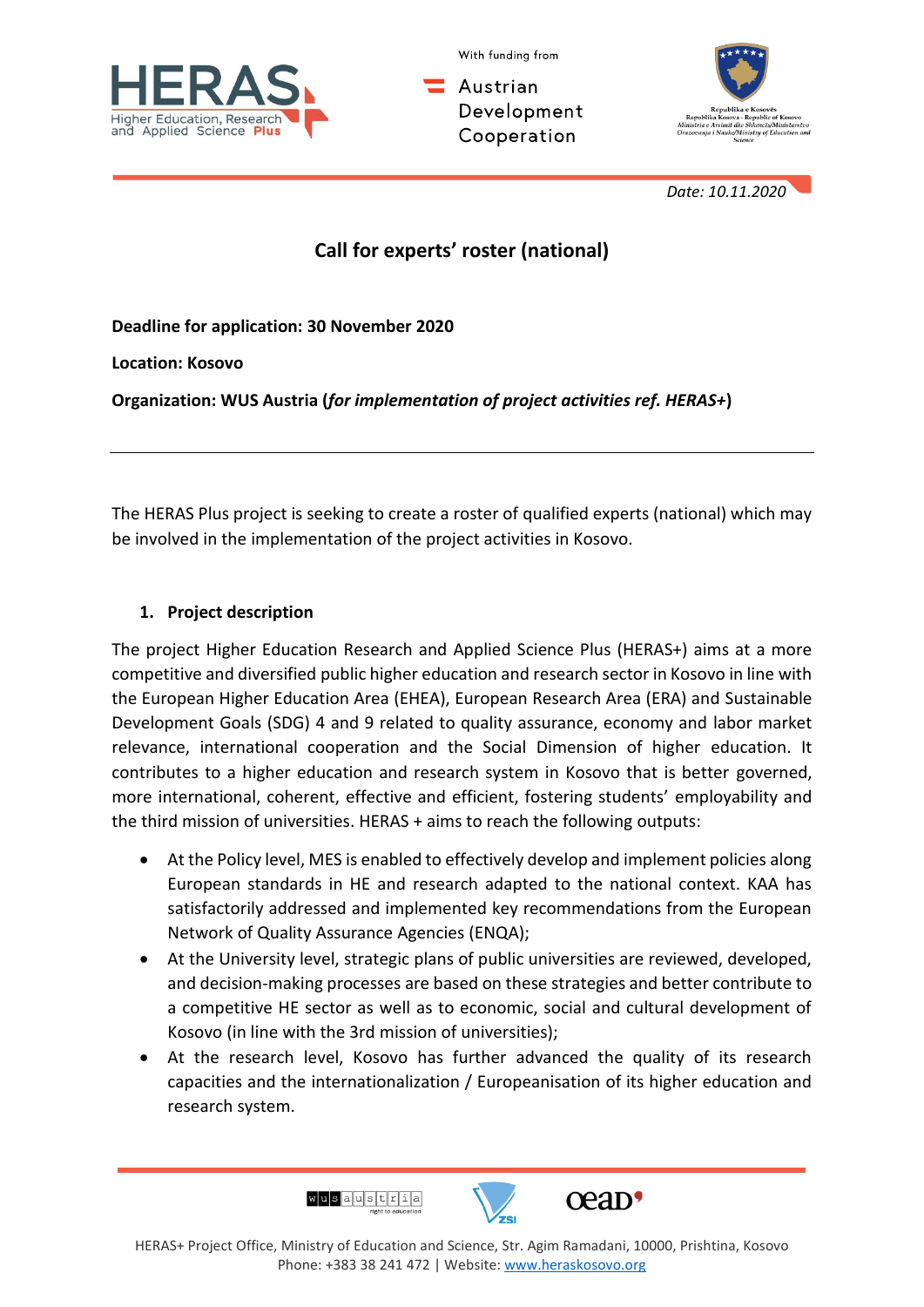



Austrian Development Cooperation



 *Date: 10.11.2020*

### **2. The field of expertise required**

• Governance in the field of higher education (international affairs, academic mobility, strategic development of public HEIs, financing, effectiveness in planning, decisionmaking and similar);

- Development of applied science policies in higher education;
- System of quality assurances in line with the  $ESG<sup>1</sup>$
- Research development and innovation;
- Smart specialization strategy;
- Human Rights Based Approach (HRBA) and social dimension;
- $\bullet$ <sup>rd</sup> mission of universities<sup>2</sup>.

## **3. Eligibility/Selection requirements**

The candidates shall fulfil the following conditions:

- Have extensive knowledge in one of the above-mentioned fields of expertise (with evidence of the work experience)
- Be a citizen of the Republic of Kosovo;
- Be physically fit to perform the required duties;
- Have a university degree in a related field, advanced degree will be considered as an asset;
- Excellent oral and written knowledge of English language (locally spoken languages will be considered as an asset);
- Excellent writing, analytical, communication, interpersonal, and presentation skills (evidence of the work experience);
- Ability to work under close coordination and supervision of the project team;
- Ability to operate in a multi-complex situation.

<sup>&</sup>lt;sup>2</sup> The 3<sup>rd</sup> Mission in universities seeks to generate knowledge outside academic environments to the benefit of the social, cultural and economic development







<sup>&</sup>lt;sup>1</sup> Standards and Guidelines for Quality Assurance in the European Higher Education Area [\(https://enqa.eu/wp](https://enqa.eu/wp-content/uploads/2015/11/ESG_2015.pdf)[content/uploads/2015/11/ESG\\_2015.pdf](https://enqa.eu/wp-content/uploads/2015/11/ESG_2015.pdf) )